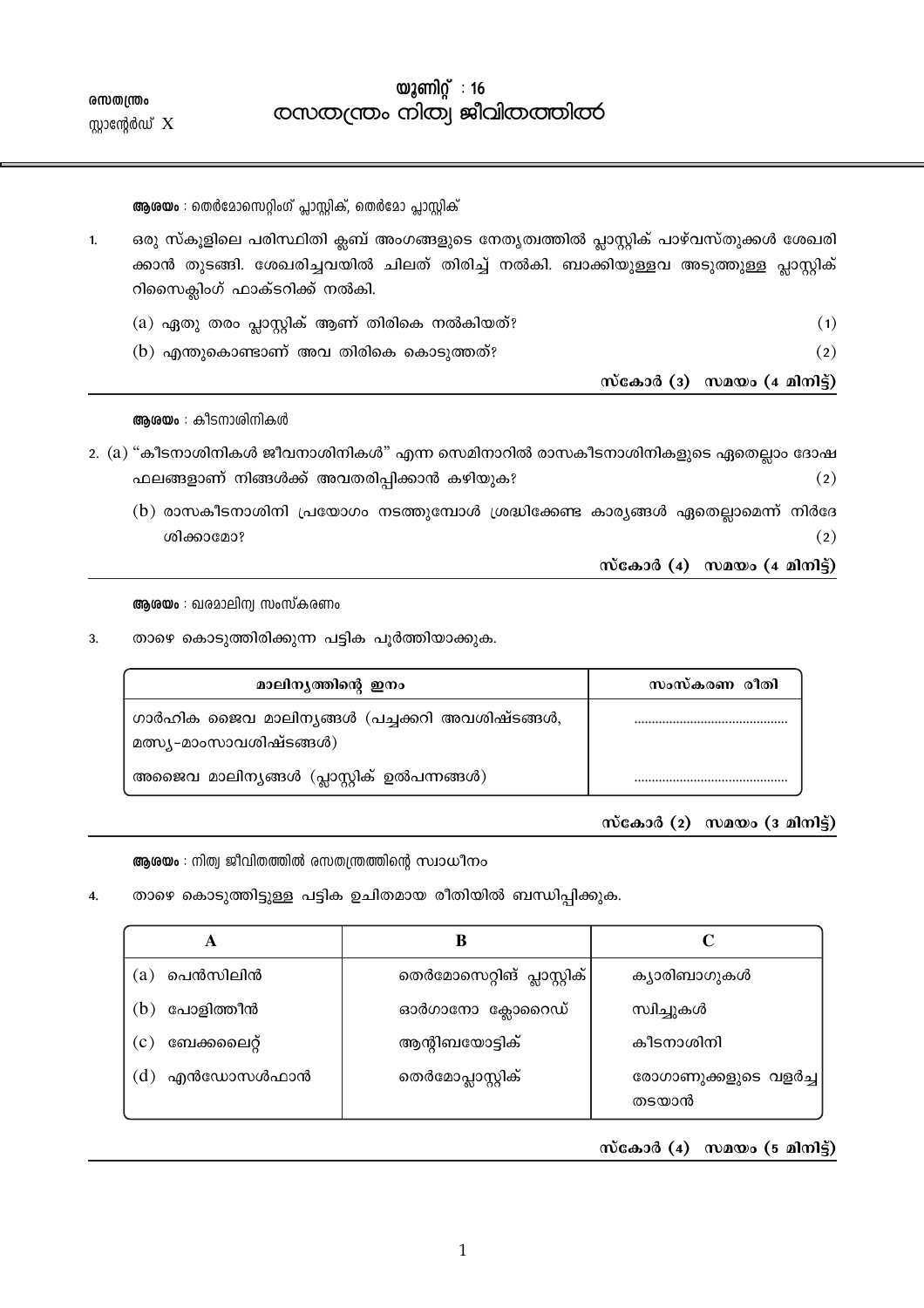ആശയം : നിത്വ ജീവിതത്തിൽ രസതന്ത്രത്തിന്റെ സ്വാധീനം

- കാരണം കണ്ടെത്തുക? 5.
	- $(a)$  സിമന്റ് പണിക്കാർ ഗ്ലൗസ് ധരിക്കുന്നു
	- (b) ഉപയോഗ ശൂന്യമായ പ്ലാസ്റ്റിക് വസ്തുക്കൾ വലിച്ചെറിയരുത്  $(1)$
	- (c) ഡോക്ടറുടെ നിർദ്ദേശപ്രകാരമല്ലാതെ ആന്റിബയോട്ടിക്കുകൾ കഴിക്കരുത്  $(1)$
	- (d) അമിതമായ രീതിയിൽ രാസകീടനാശിനികൾ പ്രയോഗിച്ച് ഉൽപാദിപ്പിച്ച ഭക്ഷ്യവസ്തുക്കൾ ഉപ യോഗിക്കരുത്  $(1)$

സ്കോർ (4) സമയം (5 മിനിട്ട്)

 $(1)$ 

ആശയം : നിത്വജീവിതത്തിൽ രസതന്ത്രത്തിന്റെ സ്വാധീനം

 $6.$ ഉചിതമായ രീതിയിൽ ചേർത്തെഴുതുക.

|              | A                       |                         |                                                 |
|--------------|-------------------------|-------------------------|-------------------------------------------------|
| (a)          | ബോറോസിലിക്കേറ്റ് ഗ്ലാസ് | ഓർഗനോ ഫോസ്ഫേറ്റ്        | ലബോറട്ടറി ഉപകരണങ്ങൾ                             |
| b)           | മാലത്തയോൺ               | ഫീനോൾ, ഫോർമാൻഡി<br>ഹൈഡ് | കൊതുകുകളേയും<br>പ്രാണികളേയും നശിപ്പിക്കുന്നതിന് |
| $\mathbf{c}$ | ബേക്കലൈറ്റ്             | ബോറിക് ഓക്സൈഡ്          | സ്വിച്ചുകൾ നിർമ്മിക്കുന്നതിന്                   |

സ്കോർ (3) സമയം  $(4 \text{ and } 3)$ 

ആശയം : തെർമോപ്ലാസ്സിക്, തെർമോസെറ്റിങ് പ്ലാസ്സിക്

- താഴെ കൊടുത്തിരിക്കുന്ന പ്രസ്താവനകളിൽ നിന്ന് തെർമോപ്ലാസ്റ്റികിന് അനുയോജ്യമായവ കണ്ടെത്തി  $7.$ എഴുതുക.
	- $(a)$ റീസൈക്കിൾ ചെയ്ത് വീണ്ടും ഉപയോഗിക്കാം
	- $(b)$ ചൂടാക്കുമ്പോൾ രാസമാറ്റം സംഭവിക്കുന്നു
	- $(c)$ ചൂടാക്കുമ്പോൾ ഭൗതികമാറ്റം സംഭവിക്കുന്നു
	- $(d)$ ചൂടാക്കി രൂപമാറ്റം വരുത്താം
	- $(e)$ ക്യാരിബാഗുകൾ ഉണ്ടാക്കാൻ ഉപയോഗിക്കുന്നില്ല.

 $\tilde{\text{m}}$ салод (з)  $\tilde{\text{m}}$ ало (5 а $\tilde{\text{m}}$ )

താഴെ കൊടുത്തിരിക്കുന്ന ഓരോ സൂചനക്കും യോജിച്ചവ ചതുരത്തിൽ തന്നിരിക്കുന്നവയിൽ നിന്ന് 8. കണ്ടെത്തി എഴുതുക.

| പോളിത്തീൻ   |  |
|-------------|--|
| ബേക്കലൈറ്റ് |  |
| <b>PVC</b>  |  |
| DDT         |  |
|             |  |

 $(a)$  തെർമോസെറ്റിങ് പ്ലാസ്റ്റിക്?  $(1)$  $(b)$  കീടനാശിനി?  $(1)$ സ്കോർ (2) സമയം (4 മിനിട്ട്)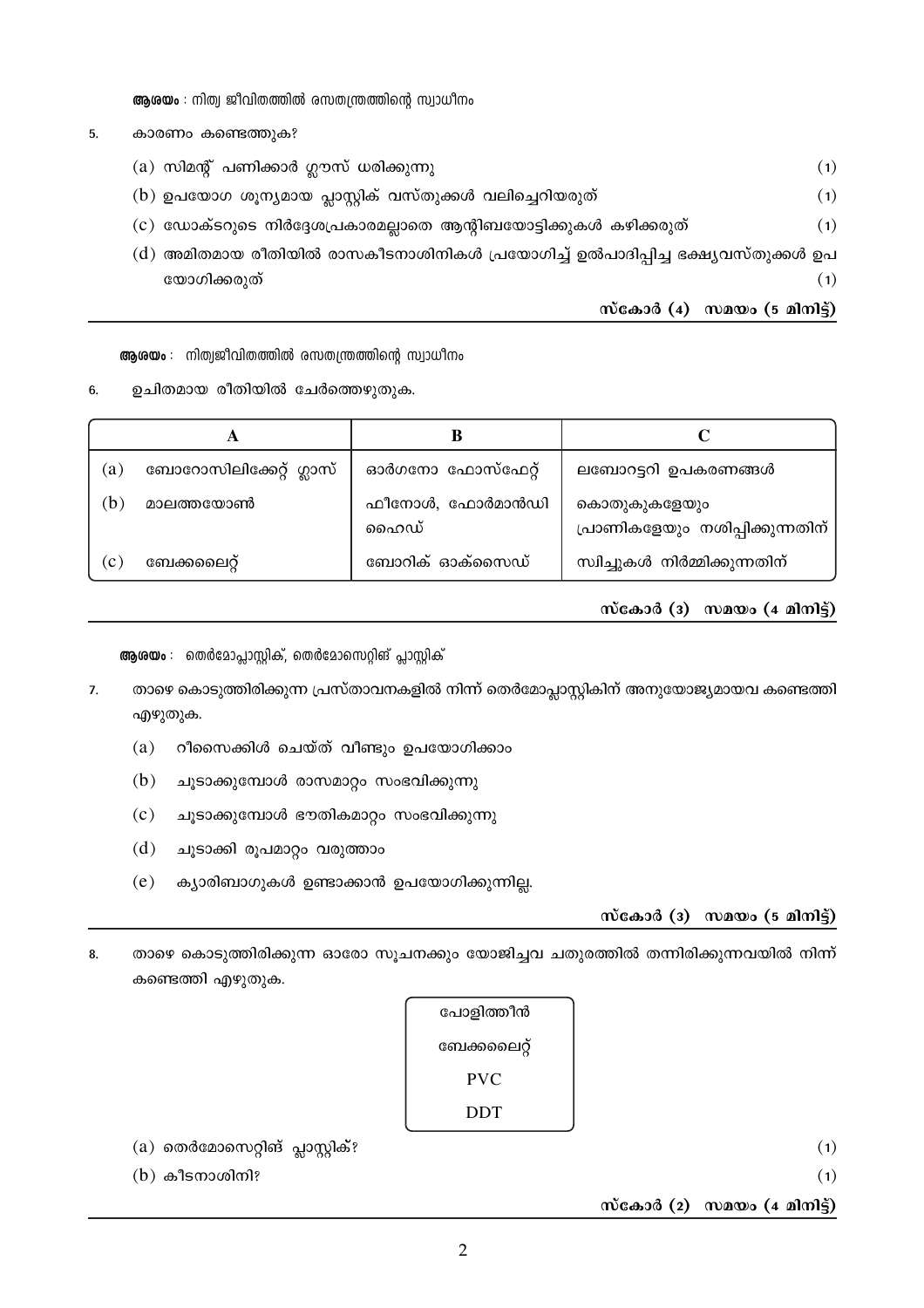ആശയം : സിമെന്റ്

- കെട്ടിട നിർമ്മാണ തൊഴിലാളികൾ സിമെന്റുപയോഗിച്ചുള്ള പ്രവർത്തനങ്ങൾ ചെയ്യുമ്പോൾ താഴെ 9. കൊടുത്തിരിക്കുന്ന കാര്യങ്ങൾ ശ്രദ്ധിക്കാറുണ്ട്. എന്തുകൊണ്ട്?
	- $(a)$  കൈകാലുകളിൽ റബ്ബർ/പ്ലാസ്റ്റിക് ഉറ ഉപയോഗിക്കുന്നു.  $(1)$
	- (b) പൊട്ടിച്ച സിമെന്റ് പായ്ക്കറ്റ് അധികസമയം തുറന്നുവയ്ക്കാറില്ല.  $(1)$

സ്കോർ (2) സമയം (4 മിനിട്ട്)

ആരയം : പ്ലാസ്റ്റിക് മലിനീകരണ നിയന്ത്രണം

പ്ലാസ്റ്റിക് മലിനീകരണം നിയന്ത്രിക്കാൻ ഉചിതമായ 2 മാർഗ്ഗങ്ങൾ നിർദ്ദേശിക്കുക.  $10.$ 

സ്കോർ  $(2)$  സമയം  $(4 \text{ and } 3)$ 

ആശയം : ഔഷധങ്ങളുടെ വിഭാഗവും ഉപയോഗവും

ഔഷധങ്ങളെ അവയുടെ പ്രവർത്തനത്തിനനുസരിച്ച് വർഗ്ഗീകരിക്കാവുന്നതാണ്. പ്രധാനപ്പെട്ട വിഭാ  $11.$ ഗങ്ങളും അവയുടെ ഉപയോഗങ്ങളും പട്ടികപ്പെടുത്തിയിരിക്കുന്നു. പട്ടികയിൽ വിട്ടുപോയ ഭാഗം പൂർത്തി യാക്കുക.

| വിഭാഗം                | ഉപയോഗം                       |
|-----------------------|------------------------------|
| • അനാൾജസിക്കുകൾ       | ∙ വേദന കുറയ്ക്കുന്നതിന്      |
|                       | ● ശരീരതാപനിലകുറയ്ക്കുന്നതിന് |
| ∙ ആന്റിസെപ്റ്റിക്കുകൾ |                              |
|                       | • അസിഡിറ്റി കുറയ്ക്കാൻ       |
| ആന്റിബയോട്ടിക്കുകൾ    | (U)                          |

സ്കോർ  $(4)$  സമയം  $(5$  മിനിട്ട്)

ആരയം : ഖരമാലിന്യ സംസ്കാരം

സമൂഹം അഭിമുഖീകരിക്കുന്ന ഒരു വലിയ പ്രശ്നമാണ് ഖരമാലിന്യ സംസ്ക്കരണം. പ്രശ്നപരിഹാ  $12.$ രത്തിന് ഉചിതമായ 2 മാർഗ്ഗങ്ങൾ നിർദ്ദേശിക്കുക.

|     | ആശയം : ഗ്ലാസ് |                                                                                              |
|-----|---------------|----------------------------------------------------------------------------------------------|
| 13. | (a)           | വാഹനങ്ങളിൽ വിൻഡ് ഗ്ലാസായി ഉപയോഗിക്കുന്നത് ഏതിനം ഗ്ലാസാണ്? ഇവ നിർമിക്കുന്ന<br>(2)<br>തെങ്ങനെ? |
|     | (b)           | എല്ലാത്തരം ഗ്ലാസിന്റെയും നിർമാണത്തിനാവശ്യമായ പൊതുവായ അസംസ്കൃത വസ്തു<br>ഏത്?<br>(1)           |
|     | (c)           | ലെൻസുകൾ, പ്രിസങ്ങൾ എന്നിവ നിർമ്മിക്കാൻ ഉപയോഗിക്കുന്ന ഗ്ലാസ് ഏത്?<br>(1)                      |
|     |               | സ്കോർ (4) സമയം (5 മിനിട്ട്)                                                                  |